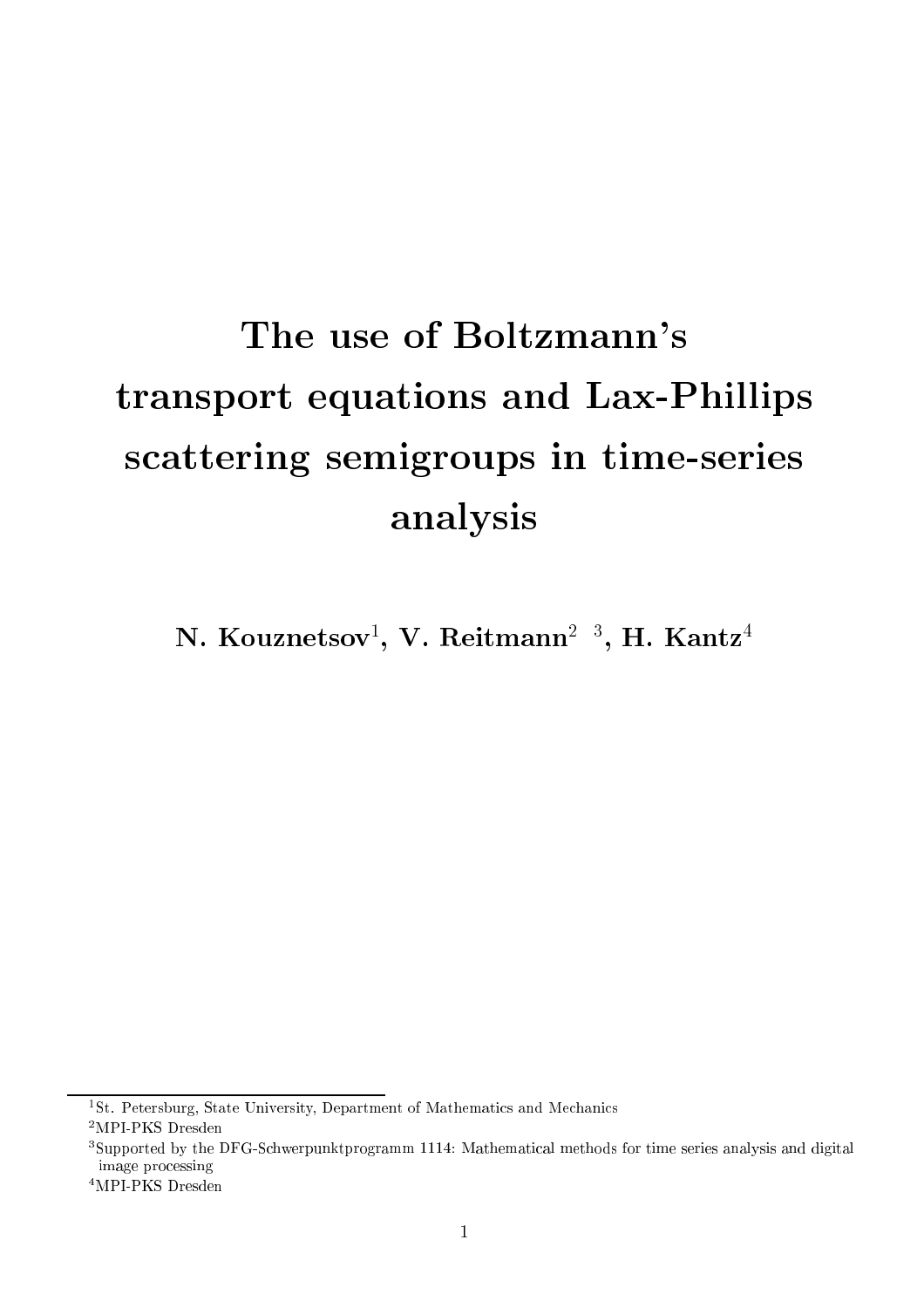#### 1. Introduction

 $A$  time-series is considered as element of a function space (weighted  $L^p$  space, Sobolev space). We assume that this time-series is *causal*, i.e. it is the output (outgoing wave) of a nonlinear nonautonomous dynami
al system depending on a ertain input (
ontrol or incoming wave). Under very general conditions such an input / output control system for concrete mechanical problems can be described by an unknown nonlinear Volterra integral equation  $([1, 18, 14, 5])$ . For this integral equation we derive a universal abstract nonautonomous dynamical system in the spirit of Kalman's  $([8])$ and Salamon's  $(16)$  representation theory with physically motivated rigged Hilbert spaces as phase spaces. As canonical representation we can take, according to this theory, PDE's  $([4])$  or equations with delay  $([3])$ .

The universal abstra
t system an be onsidered as generalized nonlinear transport equation of Boltzmann type  $([15])$ . The system consists of a linear part (collisionless transport operator) and a nonlinear part (scattering operator). Any such controllable and observable linear part generates a continuous semigroup which can be transformed into a Lax-Phillips model. Su
h a transformation is very useful for inverse problems, i.e. the determination of parameters from time-series. Note, however, that in difference to other inverse problem techniques  $(1, 18, 14, 5)$  in our approa
h not the parameters of the generating equation, but some parameters of the abstract transport equation are estimated. According to the abstract absolute stability theory  $(20)$  many global stability problems are determined by whole classes of nonlinear systems whose nonlinearities are characterized by certain quadratic forms. The aim of our method is to receive from time-series some information of this class. The number of parameters for the description of such a class is in general much smaller than the number of unknown parameters of the concrete equation. A new method for recurrent learning of input-output behaviour based on absolute stability criteria, is considered in  $[17]$ . In difference to our approach the authors of  $[17]$ introdu
e network equations from absolute stability theory ontaining some weights which are estimated by minimizing some error functional. The main property of the adapted network is its internal stability.

The description of the linear part is done, as usual in the control theory, by the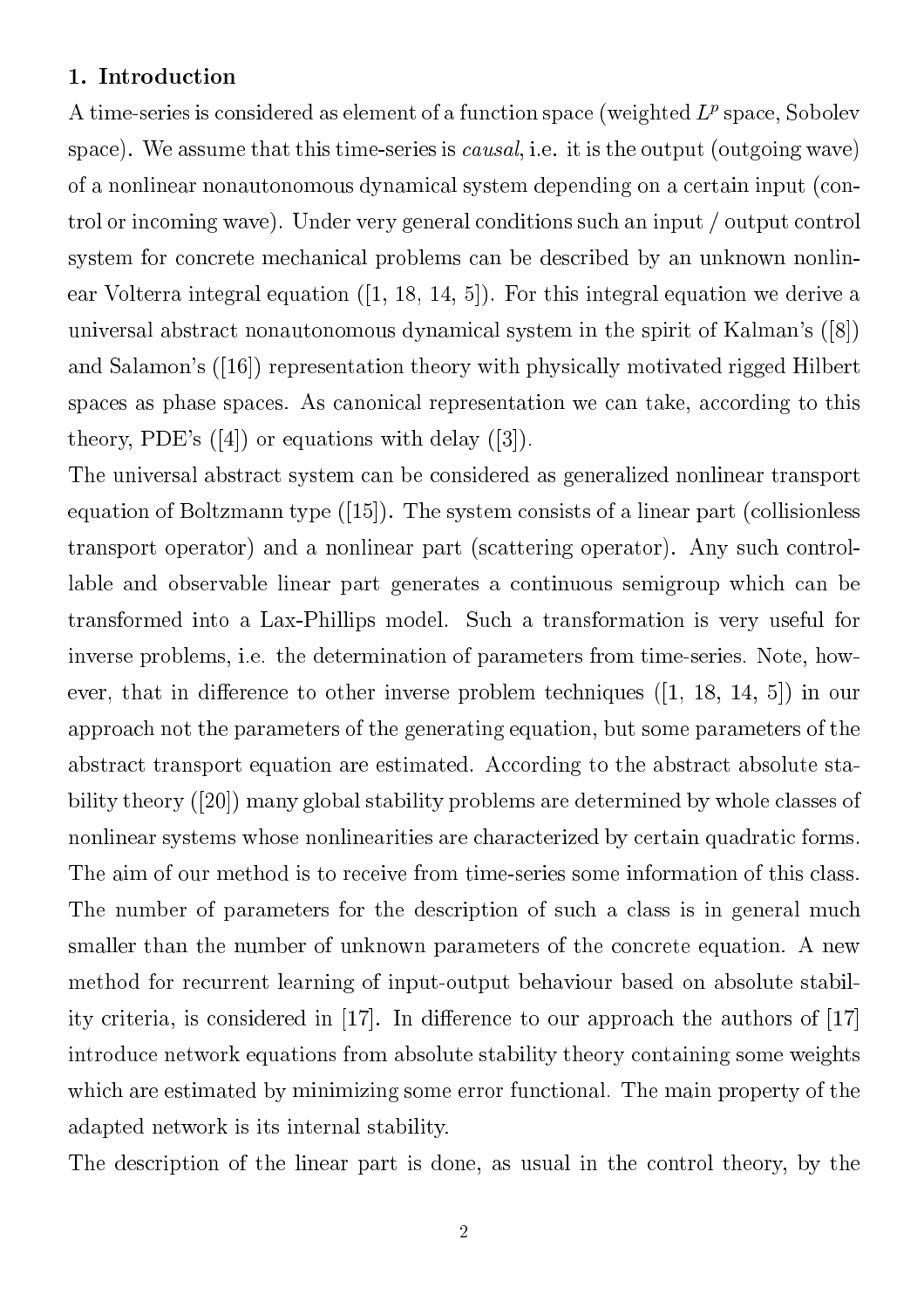frequency-domain characteristic. The nonlinear part is given by a quadratic form over the rigged Hilbert spaces and the control space. Using a frequency-domain theorem of Brusin  $([4])$  for the solvability of a *linear* Riccati-operator equation, a cone in the space of perturbations is constructed, which contains the unstable perturbations. As an example we onsider a s
alar ODE of the se
ond order. An asso
iated PDE transport equation of Bolzmann-type will be derived whi
h has the same global stability properties as the ODE problem.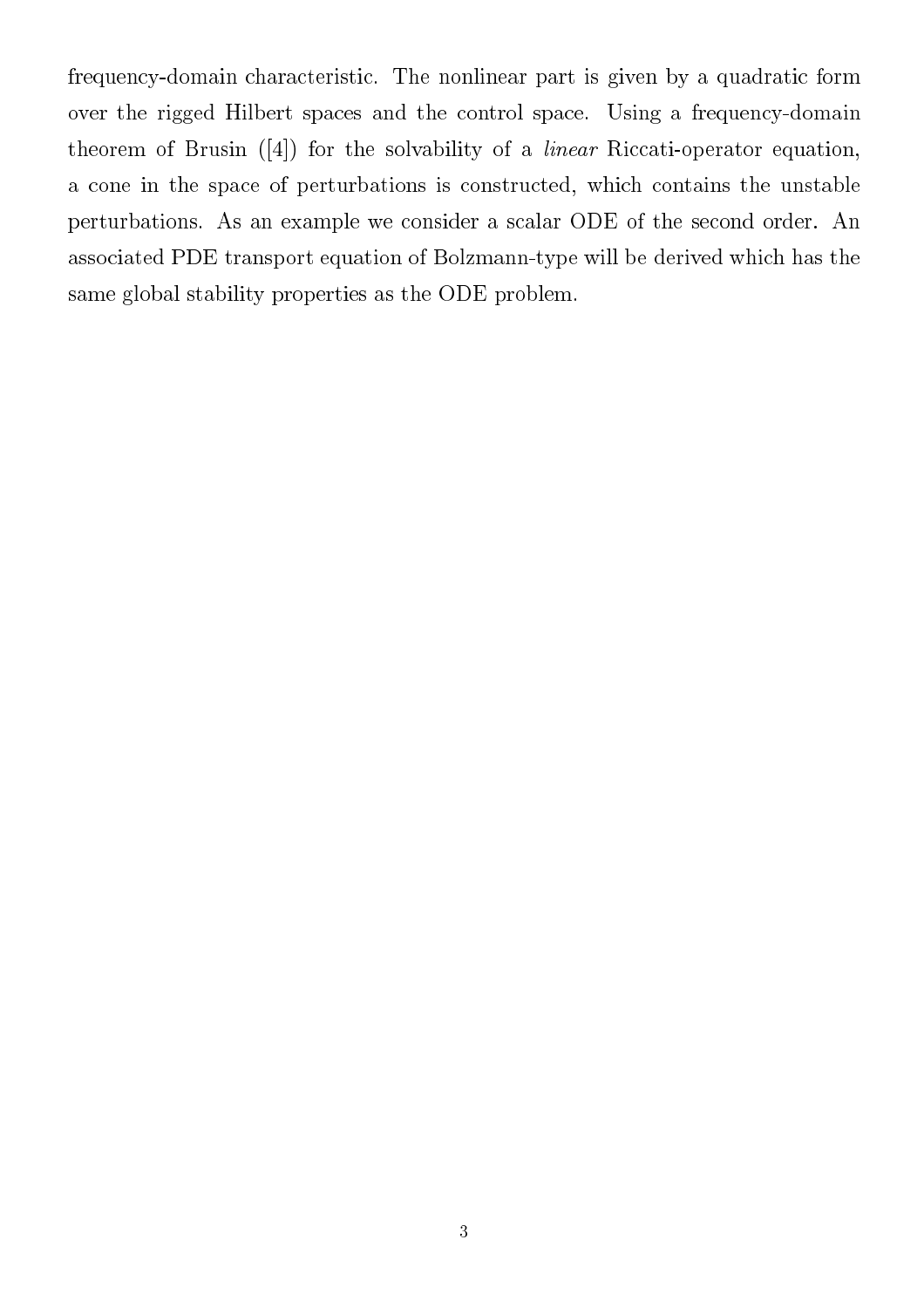### 2. Realization of <sup>a</sup> Volterra integral equation

#### as ontrol system

Consider the nonlinear Volterra integral equation

$$
\sigma(t) = h(t) + \int_{0}^{t} G(t - \tau) \varphi(\sigma(\tau), \tau) d\tau
$$
 (1)

WITH  $o : \mathbb{R} \to \mathbb{R} \equiv \mathbb{R}$  ) as time-series or output,  $h: \mathbb{R} \to \Xi$  as perturbation,  $u(\cdot) := \varphi(\sigma(\cdot), \cdot) : \mathbb{R} \to U \ (= \mathbb{R}^n) \quad \text{as } \underline{\text{control}} \enspace,$  $G(t) \in \text{Lin}(U, \Xi)$  as <u>kernel</u> and  $\varphi: \Xi \times \mathbb{R} \to U$  as nonlinearity . Assumption 1.  $E, U$  are real Hilbert spaces,  $\Box F = F \in \text{Liff}(\Box, \Box), \; Q \in \text{Liff}(U, \Box), \; R \in \text{Liff}(U, U)$  $(\sigma(t), P\sigma(t))_{\Xi} + 2(\sigma(t), Q\varphi(\sigma(t), t))_{\Xi} + (\varphi(\sigma(t), t), R\varphi(\sigma(t), t))_{U} \leq 0$ (2)

 $\forall \sigma(\cdot), \varphi(\sigma(\cdot), \cdot), \sigma(\cdot)$  continuous solution from (1)

(Quadratic constraints)

#### Assumption 2.

The linear part of (1) is *p*-stable, i.e.  
\n
$$
\exists \rho \ge 0 \ \forall u \in L^2_\rho \mapsto \sigma(\cdot) \in W^{1,2}_\rho
$$
 is a bounded operator and  
\n $L^2_\rho(\mathbb{R}_+;\Xi) := \{f \in L^2_{loc} : \int_0^\infty |f(t)|\frac{2}{\Xi}e^{2\rho t} dt < \infty\}$  is a weighted L<sup>p</sup>-space,  
\n $W^{1,2}_\rho(\mathbb{R}_+;\Xi) := \left\{f \in L^2_\rho(\mathbb{R}_+;\Xi); f \in L^2_\rho(\mathbb{R}_+;\Xi)\right\}$  is a Sobolev space,  
\n $\sigma(t) = \int_0^t G(t-\tau)u(\tau) d\tau$ .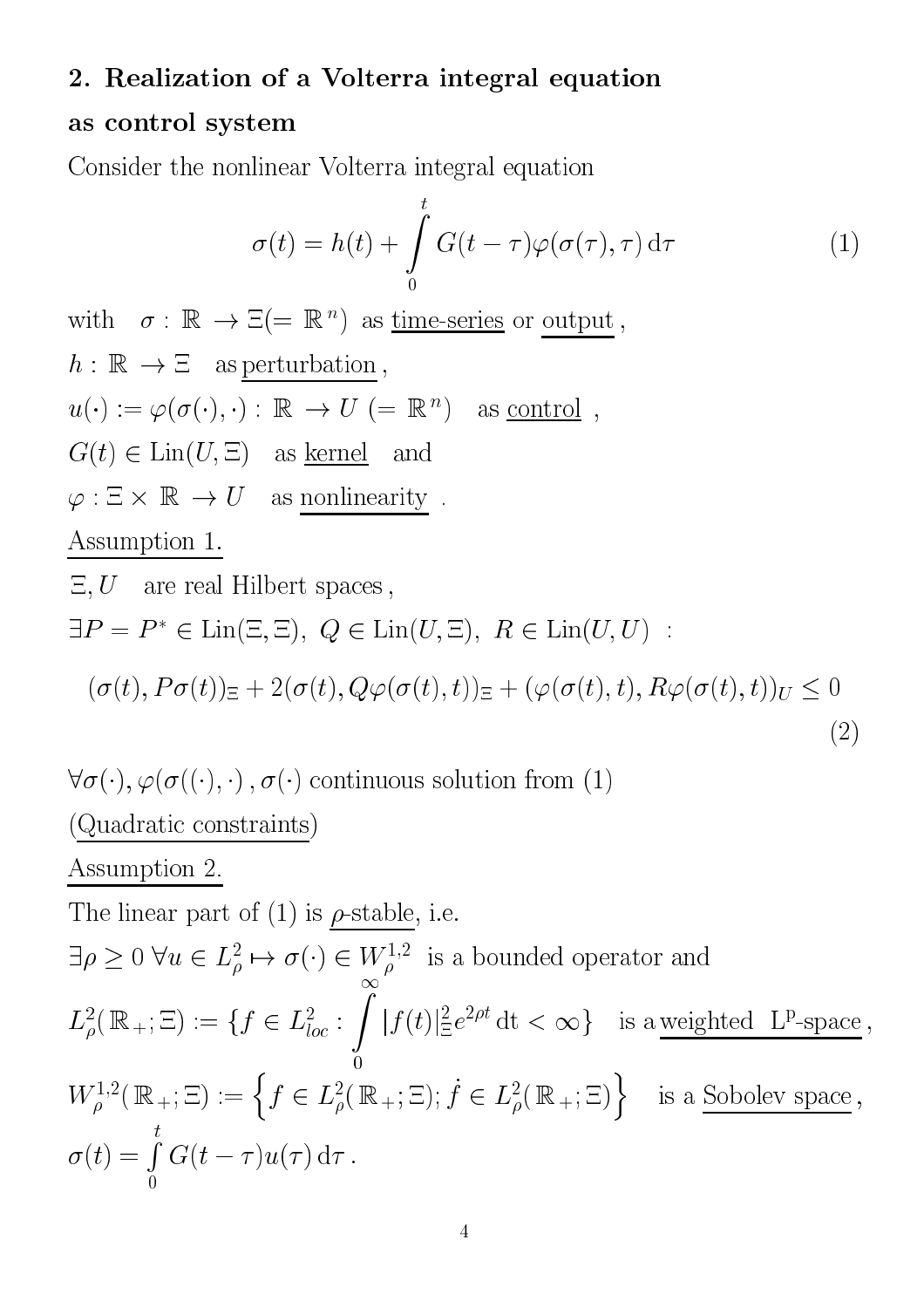Goal: Find Hilbert spaces  $Z_1 \subset Z_0 \subset Z_{-1}$  (Rigged Hilbert space structure) Hilbert spaces  $U, \Xi$  and linear bounded operators

 $A: Z_1 \to Z_{-1}, B: U \to Z_{-1}, C: Z_0 \to U$ 

su
h that the qualitative behaviour of (1) oin
ides with the qualitative behaviour of the nonautonomous dynami
al system

$$
\dot{z} = Az + Bu(t) \tag{3}
$$
\n
$$
\sigma = Cz, \ u(t) = \varphi(\sigma(t), t),
$$

where the solution  $z(\cdot, z_0, u)$  with  $z(0, z_0, 0) = z_0$  satisfies the <u>time-invariance</u> or cocycle property  $[2]$  $z(t + s, z_0, u) = z(t, z(s, z_0, u), \tau u)$  $\sigma(t + s, z_0, u) = \sigma(t, z(s; z_0, u), \tau^* u)$ ,  $v, s \geq 0$ , with  $\tau(u(t)) := u(t + s)$  as shift operator. We call this

imbedding of the time-series or of  $(1)$  into a time-invariant control system.

#### Theorem 1.

(Realization theorem of Kalman  $([8])$ , Helton  $([7])$ , Salamon  $([16])$ ) Suppose the linear part of the input / output process given by (1) is  $\rho$ stable. Then there exists an imbedding of (1) into a system (3) by the transport equation, i.e. by a system (3)

with 
$$
Z_0 := W_{\rho}^{1,2}
$$
,  
\n
$$
Z_1 := D(A) = \{ \xi : \xi(s) \in W_{\rho}^{1,2}, \int_0^{\infty} e^{2\rho s} |\ddot{\xi}(s)|^2 ds < \infty \},
$$
\n
$$
(A\xi)(s) := \frac{\partial \xi(s)}{\partial s} \text{ transport operator}
$$
\n
$$
(B\eta)(s) := G(s)\eta, \ \eta \in U = (\mathbb{R}^n), \ Cz(s) := z(0).
$$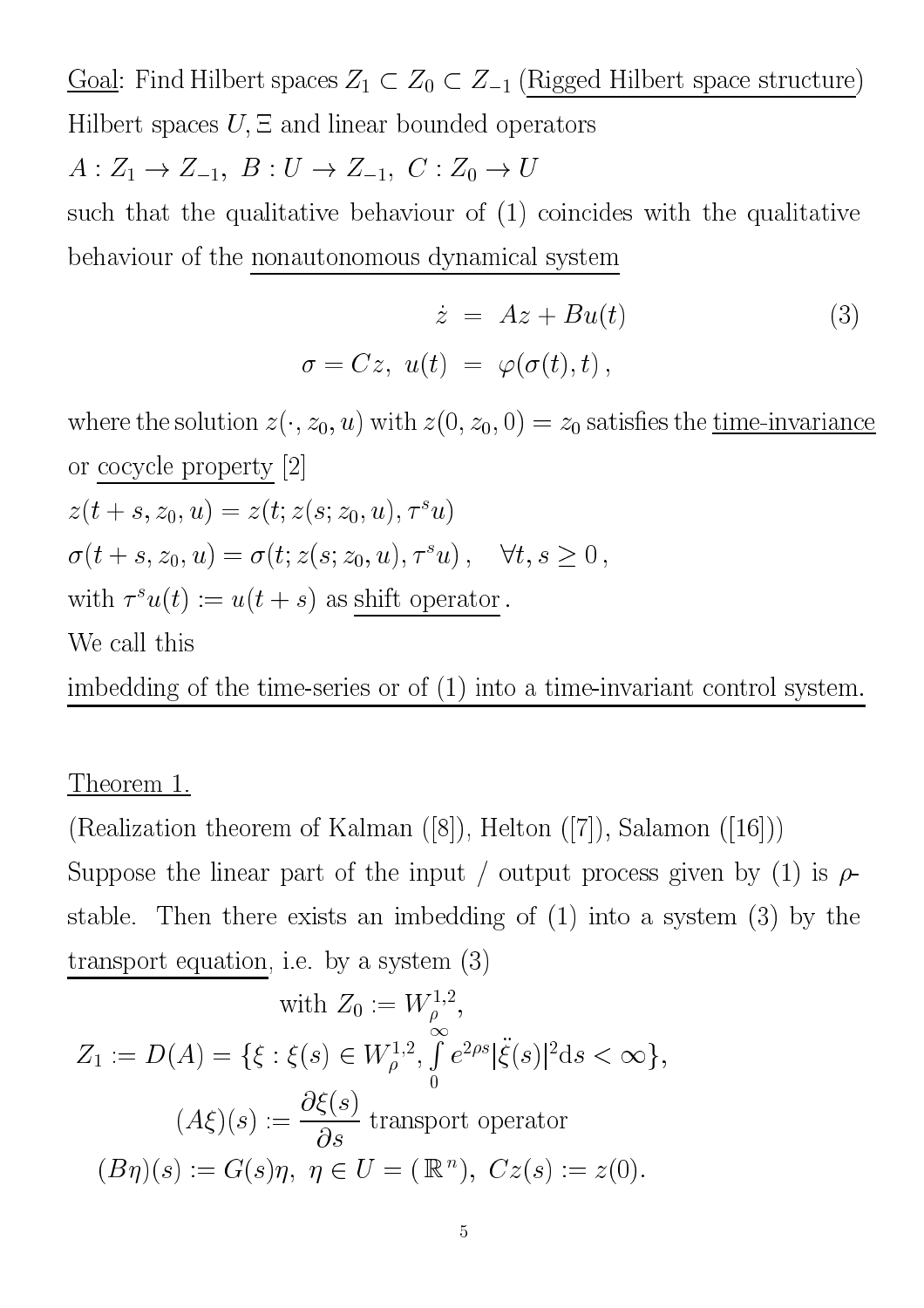## Example 1

The nonlinear Boltzmann transport equation from s
attering theory

$$
\frac{\partial \sigma}{\partial t} = \frac{\partial \sigma}{\partial x} + \int_{-\infty}^{x} G(x - s) \varphi(\sigma(\tau, x)) d\tau.
$$

Suppose that we know  $G, P, Q$  and  $R$ . Than the abstract evolution system gives the following information

Theorem 2.

(Generalized Brusin's theorem)  $([4])$ Let  $\hat{G}(\lambda) := \hat{I}$  $e\equiv G(t) \, \mathrm{d} t$  be the transfer operator. Suppose that the frequen
y{domain ondition

$$
\hat{G}^*(i\omega)PG(i\omega) + 2Re(Q^*G(i\omega)) + R > 0 \quad \forall \omega \in \mathbb{R}
$$
 (4)

is satisfied.

1) Then there exists an operator  $M = M$ :  $W_{\rho}^{3,2} \rightarrow W_{\rho}^{3,2}$  with the following properties:

Suppose  $(\sigma(\cdot), h(\cdot))$  satisfies (1) and  $(h(\cdot), M h(\cdot)) < 0$ . Then  $\sigma(\cdot) \in$  $L^-(\mathbb{R}_+;\mathbb{Z})$ , i.e. it is stable. If  $(n(\cdot),m\overline{n(\cdot)})>0$  then  $o(\cdot)$  is unstable, i.e. there exists a number  $\beta > 0$  such that

$$
\lim_{T \to \infty} e^{-\beta T} \int_0^T |\varphi(\sigma(t), t)|^2 dt = \infty.
$$

2) M is the operator solution of a linear integral equation.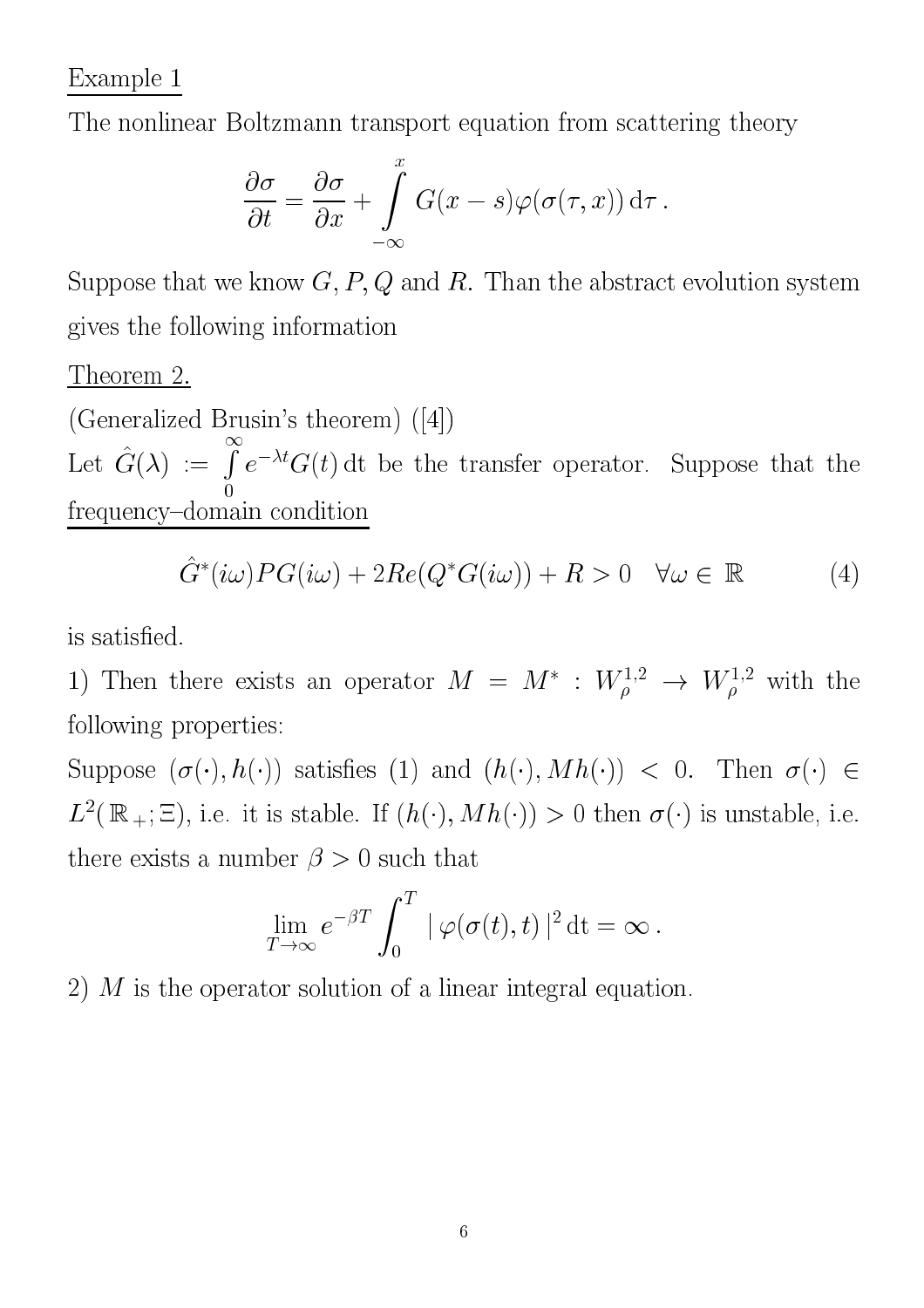## 3. Realization as Lax-Phillips s
attering model

Let  $U, \Xi, Z$  be Hilbert spaces and

z **https://www.archive.com/** 

$$
H := L^2(-\infty, 0; U) \oplus Z \oplus L^2(0, +\infty; \Xi)
$$

outgoing spa
e z **has a second contract of the contract of the contract of the contract of the contract of the contract of the contract of the contract of the contract of the contract of the contract of the contract of the contract of th** inner state spa
e in
oming spa
e

Let  $\mathbb U$  be a continuous and bounded semigroup of operators on  $H$  which describes how information in  $H$  changes in time.

z **has a second contract of the contract of the contract of the contract of the contract of the contract of the contract of the contract of the contract of the contract of the contract of the contract of the contract of th** 

Let  $\tau_{-}$  (resp.  $\tau_{+}$ ) denote the translation by t to the right on  $L^{-}(-\infty, \upsilon; \upsilon)$  $(Fesp. L<sup>-</sup>(U, \infty; U)).$ 

Denote by  $S_{[-a,b]}$  the subspace

 $L^-(=a, 0, U)$   $\oplus$   $\Delta$   $\oplus$   $L^-(0, 0, \square)$ 

Let  $\pi_{[-a,b]}$  be the orthogonal projection onto  $S_{[-a,b]}$ .

The semigroup <sup>G</sup> <sup>t</sup> is of Lax-Phillips type if the following onditions are satisfied  $([7])$ :

(i) 
$$
\mathbb{G}^t \xi = \tau_+^t \xi, \ \forall \xi \in L^2(0, \infty; \Xi) \ (\mathbb{G}^t)^* \xi = (\tau_-^t)^* \xi, \ \forall \xi \in L^2(-\infty, 0; U)
$$
\n(ii) For  $a > 0$  define  $\mathbb{W}^t := \pi_{[-\infty, a]} \mathbb{G}^t \pi_{[-a, \infty]}$ 

I new and (W) are asymptotically stable.

$$
(iii) \tFor a \ge 0 \twe have
$$

$$
\lim_{t \to \infty} \pi_{[-a,\infty)}(\mathbb{G}^t)^* f = 0 \quad \lim_{t \to \infty} \pi_{[-a,\infty)}\mathbb{G}^t f = 0
$$

Example 2.

Given a rod of unit length and temperature distribution

$$
z(x, t), z(0, t) = z(1, t) = 0
$$
  
\n
$$
Z := L^{2}(0, 1), U \equiv \Xi := \mathbb{R}
$$
  
\n
$$
Af := \frac{d^{2}f}{dx^{2}} \text{ on } D(A) \text{ where}
$$
  
\n
$$
D(A) := \{ f \in L^{2}(0, 1) : f(0) = f(1) = 0, \int_{0}^{1} \left| \frac{d^{2}f}{dx^{2}} \right|^{2} < \infty \}
$$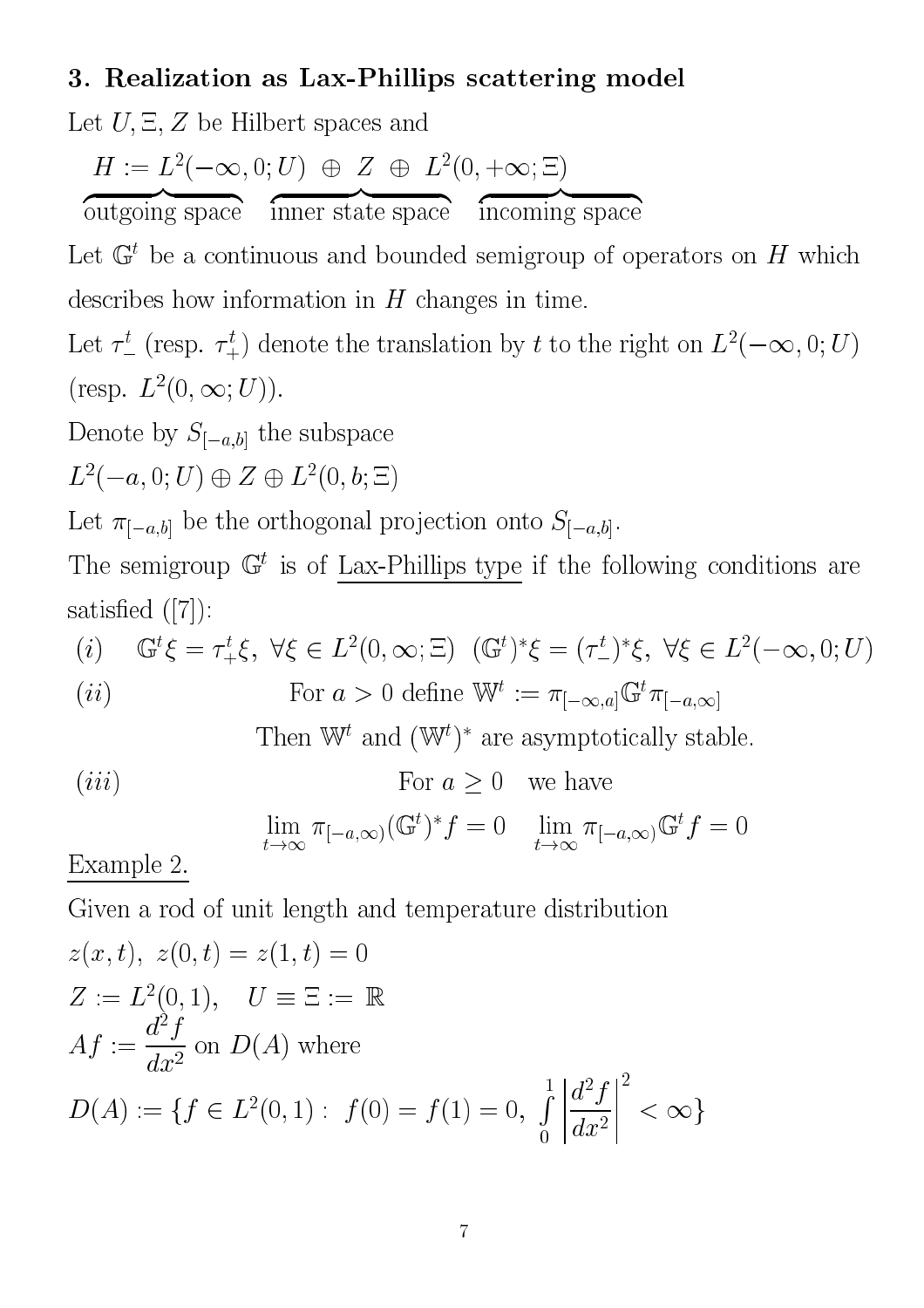

Figure 1: Temperature measurement of <sup>a</sup> heated rod as Lax Phillips scattering model (after [7])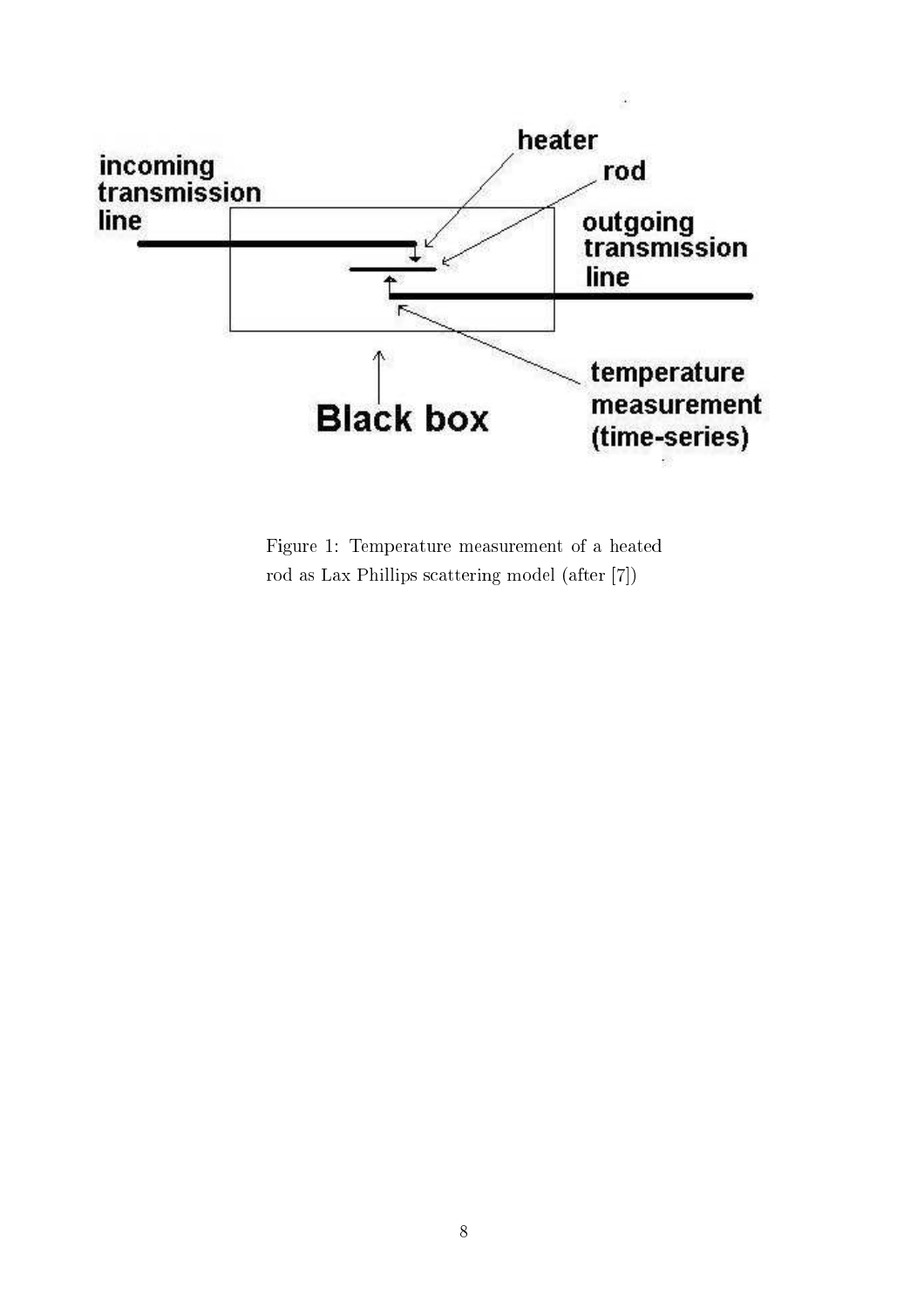There is a heater in the rod which after input  $\alpha$  supplies heat with distribution  $\alpha h(x)$  and a measuring instrument with reads the temperature at  $\blacksquare$ . 1).

$$
\Rightarrow B\alpha := \alpha h(x), \ Cz := z(\frac{1}{2}, t) \quad \text{defines a system}
$$

$$
\dot{z} = Az + Bu
$$

$$
\sigma = Cz. \tag{5}
$$

Advantage of a Lax-Phillips s
attering model

Assume that (5) generates a general Lax-Phillips model. Then the input and output information in (5) ompletely determines the eigenvalues of A. Theorem 3.  $(Lax-Phillips, [11])$ 

Suppose that in (5) the pair  $(A, B)$  is controllable and the pair  $(A, C)$  is observable. Suppose also that the frequency-domain characteristic

$$
\mathcal{X}(i\omega) = C(i\omega I - A)^{-1}B
$$

can be extended to an meromorphic function. Then the poles of  $\mathcal{X}(\cdot)$  are exactly the eigenvalues of A.

 $\Rightarrow$ 

The inverse Lax-Phillips s
attering problem (determination of parameters from observation) has a unique solution.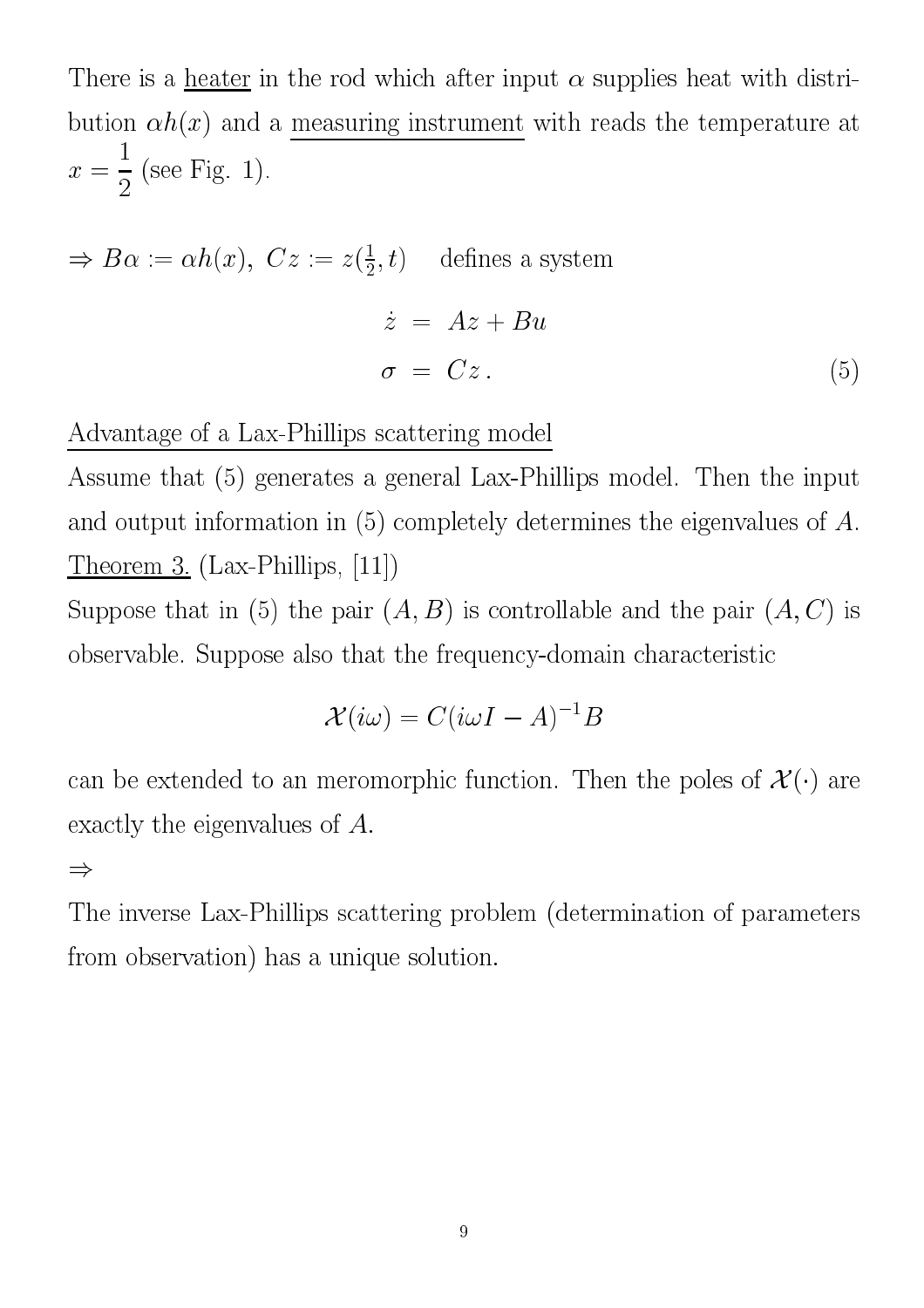#### 4. Transport equation for the Mathieu-Hill equation

We consider an ODE of the second order

$$
\ddot{\sigma} + \alpha \dot{\sigma} + \varphi(\sigma(t), t) = 0 \tag{6}
$$

with a smooth nonlinearity  $\varphi$  :  $\mathbb R\,\times\,\mathbb R\,\to\,\mathbb R$  . Assume that any solution of  $(6)$  exists on  $\mathbb R$ .

Let us rewrite (6) in the following way

<sup>8</sup>

$$
\begin{cases}\n\dot{z}(t) = Az(t) + B\varphi(\sigma(t), t) \\
\sigma(t) = Cz(t), \\
\text{with} \quad A = \begin{pmatrix} 0 & 1 \\ -\alpha & 0 \end{pmatrix}, \quad B = \begin{pmatrix} 0 \\ -1 \end{pmatrix}, \quad C = \begin{pmatrix} 1 & 0 \end{pmatrix},\n\end{cases}
$$
\n(7)

where  $\sigma(t)$  is the input and  $\varphi(\sigma(t), t)$  is the output. As "nonlinear part" is considered the function

$$
\varphi(\sigma, t) = (\beta + \gamma \cos(t))\sigma, \qquad (8)
$$

where  $\beta$  and  $\gamma$  are parameters. Note that equation (6) with  $\varphi$  given by (8) has the form of the Mathieu-Hill equation. It is well-known  $([9, 13, 10])$ that this equation with parametric exicitation can be used to describe some bifurcations in dynamical buckling processes.

Time is considered on the finite interval  $[0, T]$ .

All fun
tions are onsidered as sequen
es

$$
\{\sigma(t_i)\}_1^{N+1},\,\,t_k=(k-1)\frac{T}{N},k=1,2..,N+1
$$

where  $N + 1$  is the number of nodes on the interval  $[0, T]$ .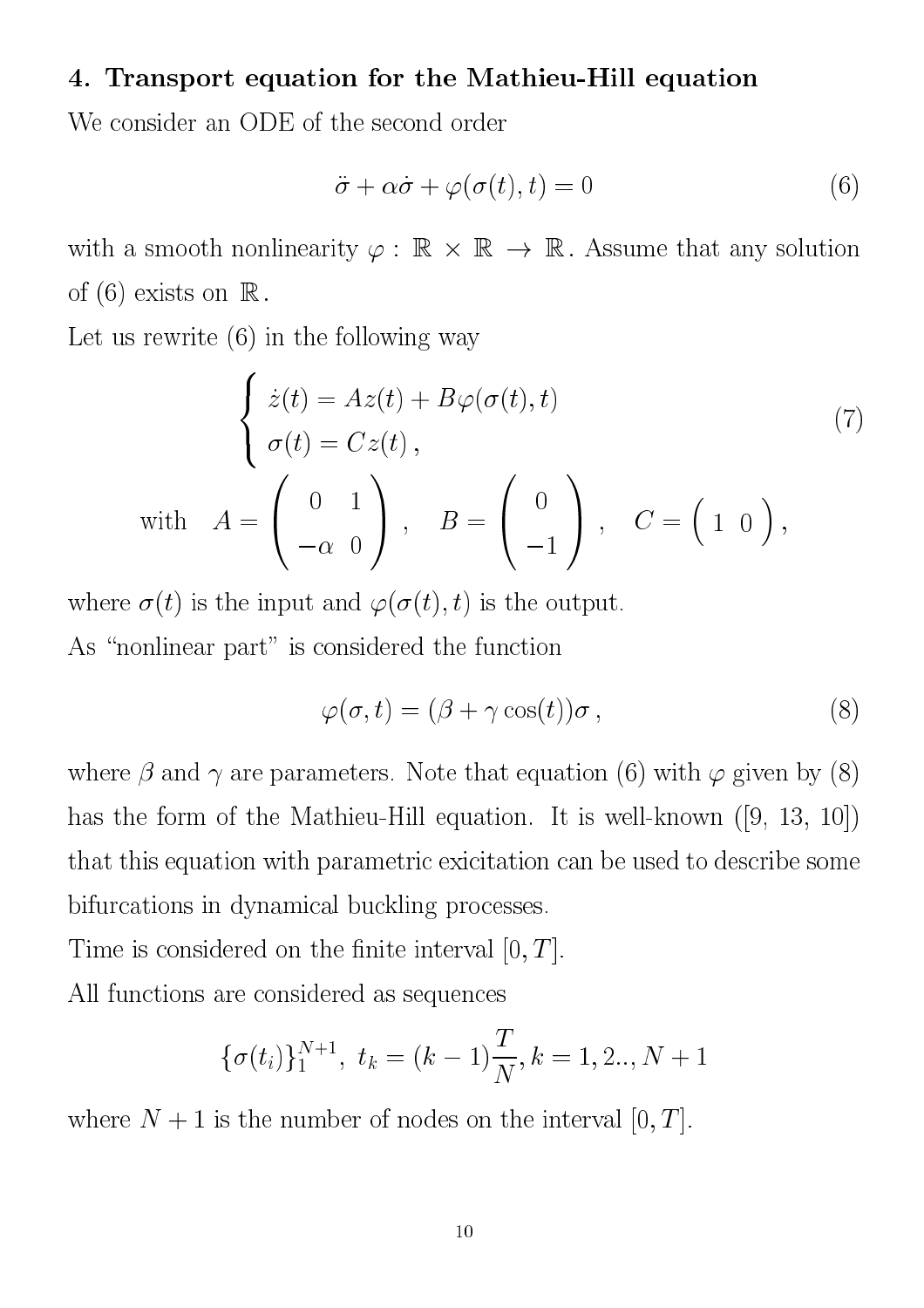Step 1

Find a sector for the nonlinear part such that

 $\mu_1 \leq \varphi(\sigma, t)/\sigma \leq \mu_2 \quad \forall t, \sigma.$ 

 $\begin{pmatrix} 0 & 0 & 0 \\ 0 & 1 & 0 \\ 0 & 0 & 1 \end{pmatrix}$  $\mu_1, \mu_2$  such that the relation

 $\mu_1 \leq \varphi(\sigma(t_i), t_i)/\sigma(t_i) \leq \mu_2, \quad i = 1, .., N + 1$ ,

is satisfied. For the calculation of  $\mu_1, \mu_2$  an adaptive algorithm is used which is finitely converging in the sense of Yakubovich  $([6])$ .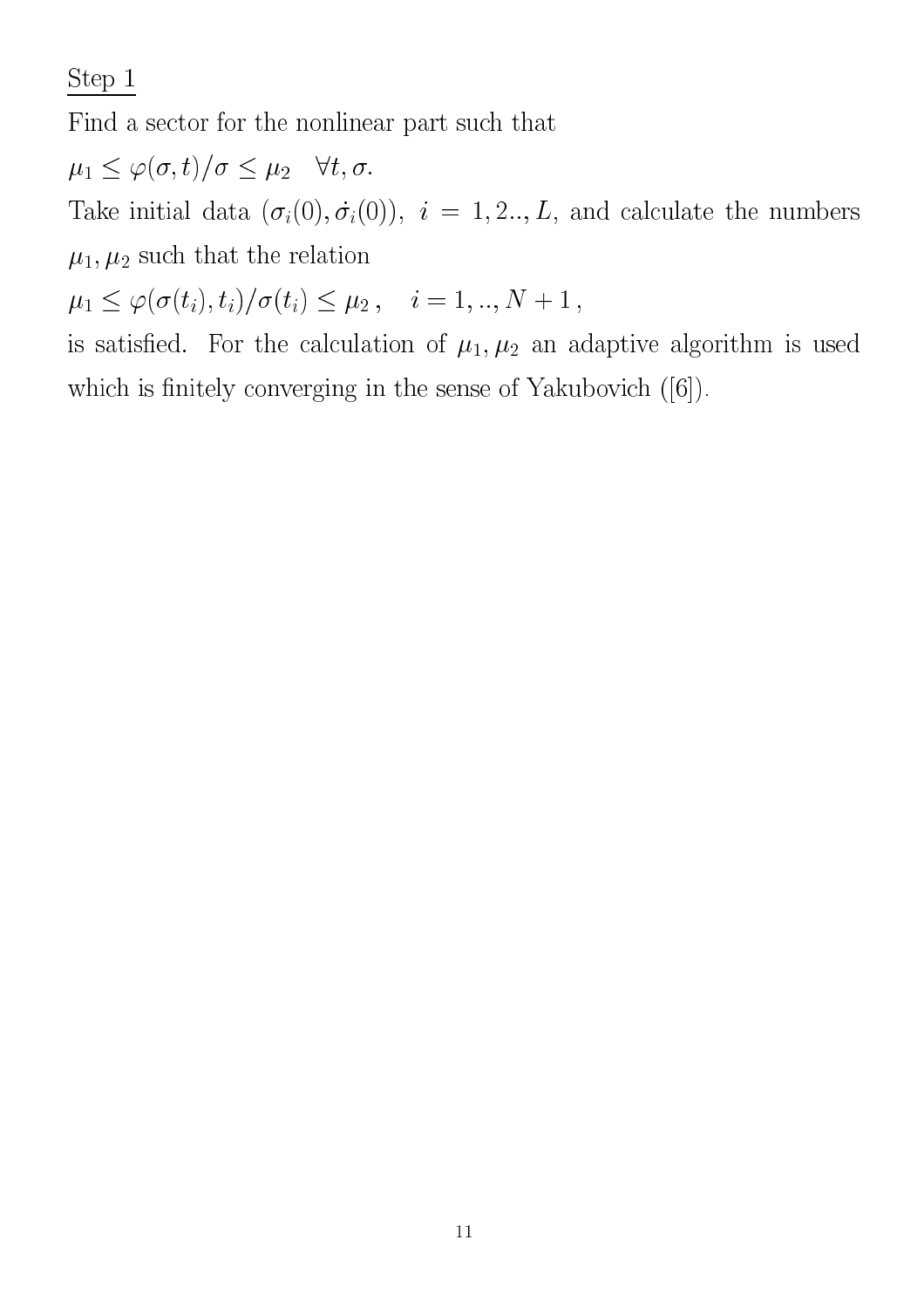Step 2

Write system (6) as Volterra integral equation

$$
\sigma(t) = h(t) + \int_{0}^{t} G(t - \tau) \varphi(\sigma(\tau), \tau) d\tau ,
$$
  

$$
\varphi(\sigma, t) = (\beta + \gamma \cos(t)) \sigma,
$$
 (9)

where  $h(\cdot)$  is the input and  $\sigma(\cdot)$  the output  $(\sigma \equiv \sigma_h)$ .

The goal is to construct an operator  $M$  which gives all information about stability of  $\sigma_h(\cdot)$  with respect to the input  $h(\cdot)$ .

Assume that the kernel of (9) an be written as

$$
G(t-\tau) = e^{\lambda(t-\tau)},
$$

where  $\lambda$  is an unknown parameter.

Let  $\rho \geq 0$  be the unknown parameter of the Hilbert space  $L_{\rho}^{\circ}$  introduced in Se
tion 2.

## Step 3

In order to construct the operator  $M$  we have as an auxiliary problem to solve the linear Fredholm integral equation of the second kind

$$
\int_{0}^{T} S_{(\rho,\lambda)}(t,\tau)\tilde{u}_{h,(\rho,\lambda)}(\tau)d\tau + \tilde{u}_{h,(\rho,\lambda)}(t) = g_{h,(\rho,\lambda)}(t),
$$
\n(10)

where  $S_{(\rho,\lambda)}$  is a function depending on  $\rho$  and  $\lambda$ , and  $g_{h,(\rho,\lambda)}$  depends also on  $h(\cdot)$ .

From this equation we get  $\tilde{u}_{h,(\rho,\lambda)}(\cdot)$  which will be used further.

## Remark 1

If we solve the integral equation (10) we get the solution of an asso
iated Riccati equation. In general the Riccati equation is a quadratic equation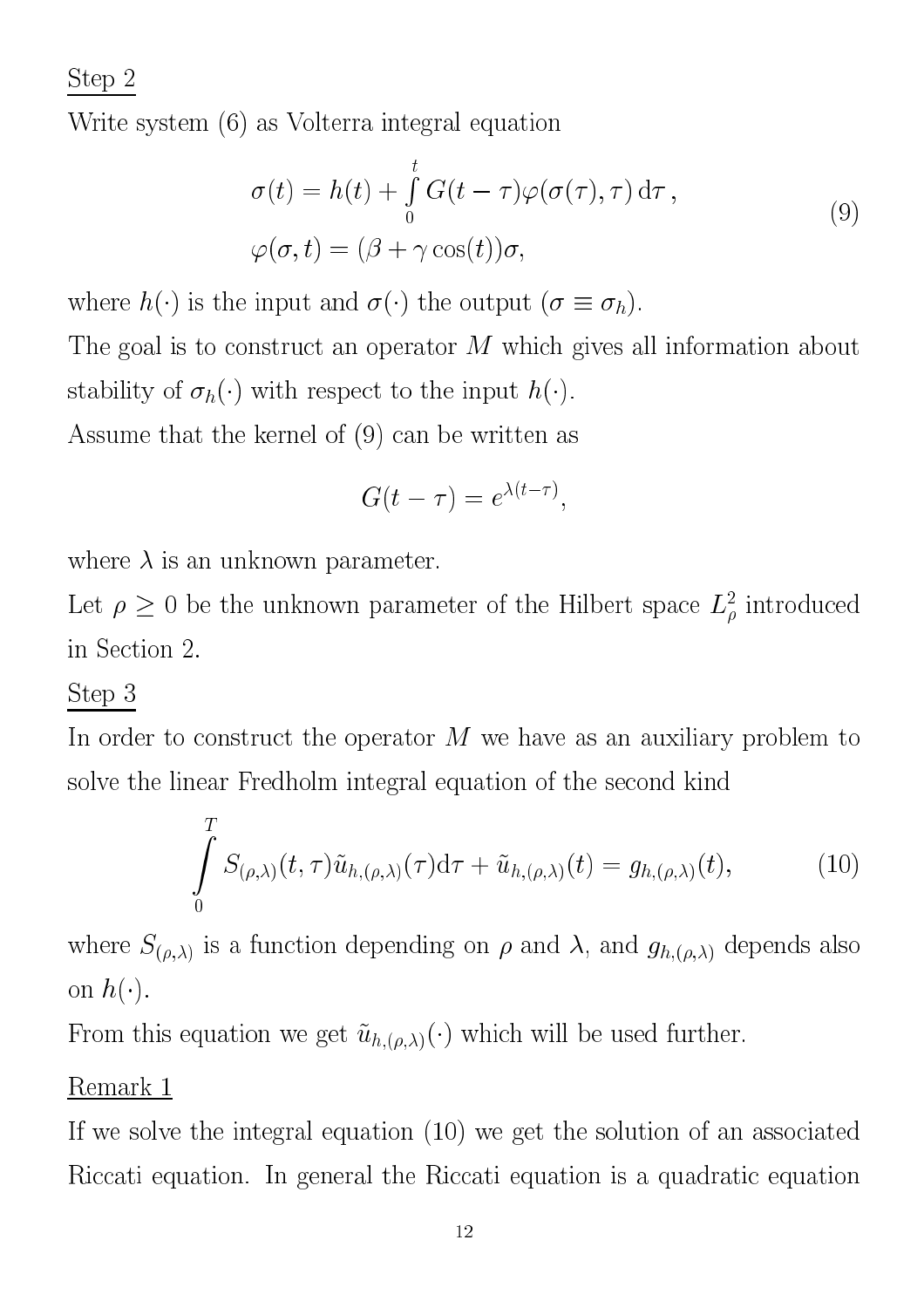with respect to the unknown matrix or operator. In our situation this equation  $(10)$  is linear what is important for practical realization. The reason for this is the special type of hyperbolic equations arising in (3). This property was also investigated in [19].

## Step 4

Construct the cost-functional  $J_{\lambda,\rho}^-(\cdot)$  on  $L_{\rho}^-$ .

Take some initial values  $\overline{\lambda}, \overline{\rho}$ , calculate the functional with these parameters and ompare with the data.

Use for this an optimization procedure with respect to  $\lambda$ ,  $\rho$  for the functional omputed along the solution of the Fredholm integral equation (10).

As result of this step we get the functional  $J_{\lambda_0,\rho_0}^-.$ 

## Step 5

Define the operator  $M^-$  by

$$
(M^{T}h)(s) := -\frac{1}{\lambda_{1}} \int_{0}^{T} \{ e^{-2\rho(\tau)} \left[ e_{s-\tau} e^{\lambda_{1}(s-\tau)} + e_{\tau-s} \mu_{1}(s-\tau) \right] + \mu_{2}(-\tau) e^{\lambda_{1}s} \} (P\widetilde{\sigma}_{h}(\tau) + Qh(\tau)) d\tau, \ \forall h \in W_{\rho_{0}}^{1,2}, \quad (11)
$$

 $\cdots$  =  $\cdots$  =  $\cdots$   $\cdots$ <sup>R</sup> <sup>t</sup>  $(e^{i\omega(t-\tau)}+h(\tau))$  at  $\tau+h(t)$  and the functions  $\lambda_1(\cdot),\mu_1(\cdot),\mu_2(\cdot))$ depend only on  $\rho_0$ .

Then the sign of the test functional

$$
\langle M^T h, h \rangle = \int_0^T (M^T h)(s) h(s) e^{2\rho_0 s} ds \tag{12}
$$

gives us the information about stability of  $\sigma(\cdot)$  according to Brusin's theorem (Theorem 2).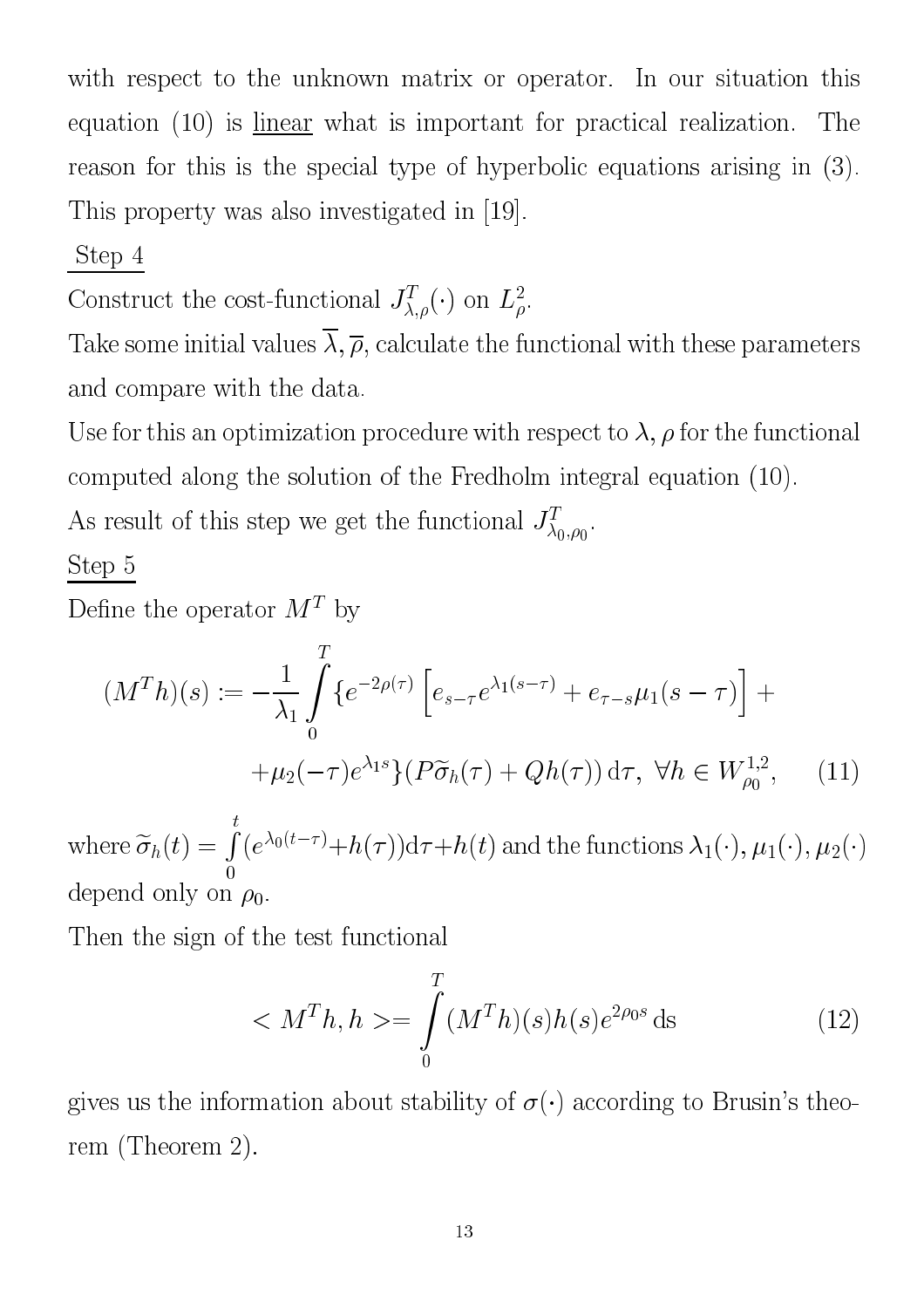#### 5. Numeri
al results

Consider the equation  $(6)$ ,  $(7)$  with the system parameters

$$
\alpha = 1/3; \ \beta = 1; \ \gamma = 2. \tag{13}
$$

Using the above algorithm with  $T = 2\pi$ ,  $N = 18, L = 50$  we find the sector from Step 1 for the "nonlinearity" (8) with  $\mu_1 = -1, \mu_2 = 3$ .

For the kernel  $G(\cdot)$  and the function space  $L^2_{\rho}$  we obtain the parameters

$$
\lambda_0 = 0.29, \ \rho_0 = 0.1 \ . \tag{14}
$$

This denes the operator M<sup>T</sup> for the test fun
tional (11)

In order to verify our result we consider the solution of  $(9)$  with the initial data

$$
\sigma(0) = 0.15683, \dot{\sigma}(0) = 0,25269. \tag{15}
$$

Computing the associated  $h$  in (9) we get a positive sign of the test functional (11). According to Brusin's theorem the solution must be unstable. The direct calculation of the solution (Fig. 3) shows their instability. This means that the information from test functional  $(12)$  is correct.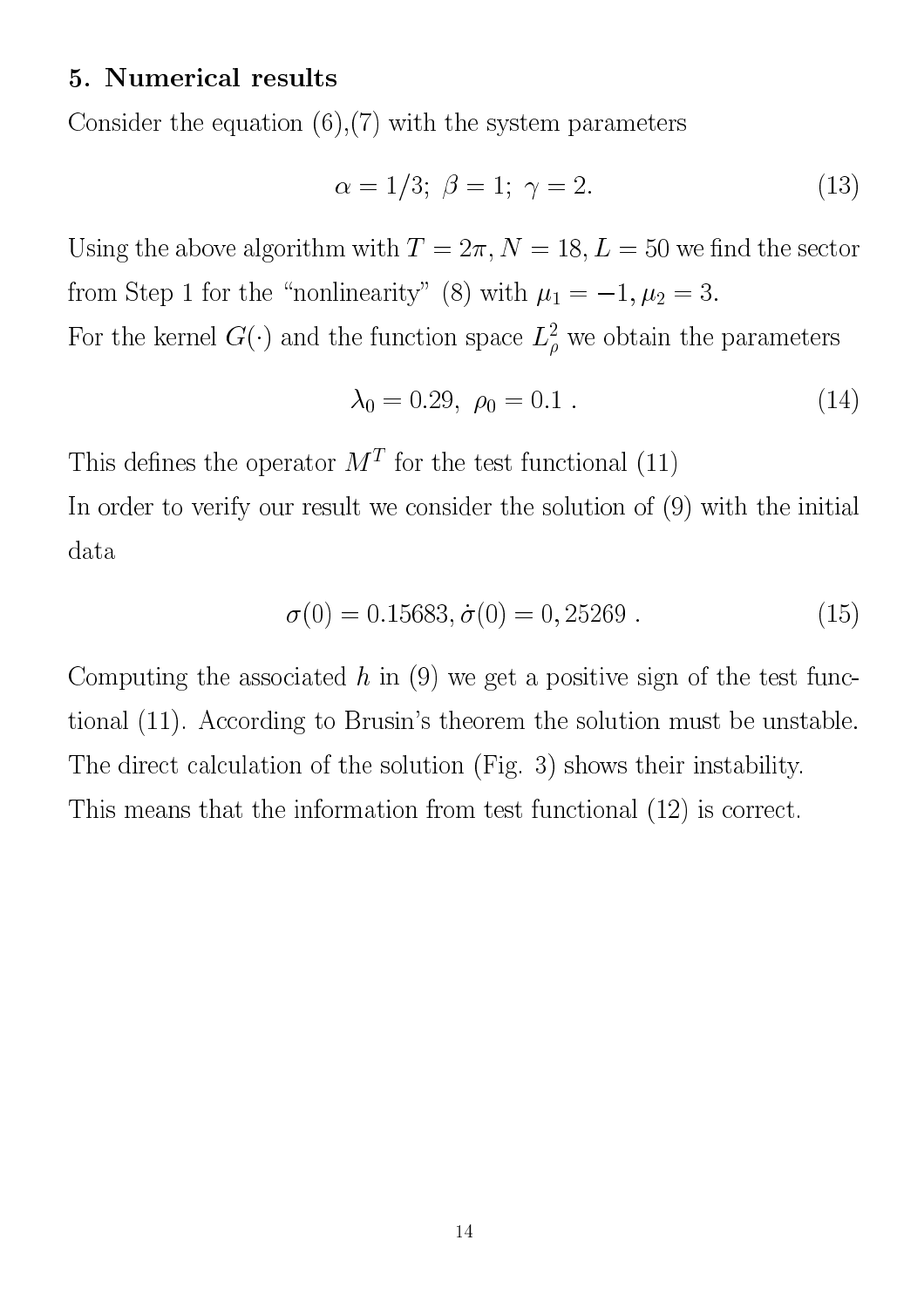

Figure 2: The sector for the nonlinearity  $(8)$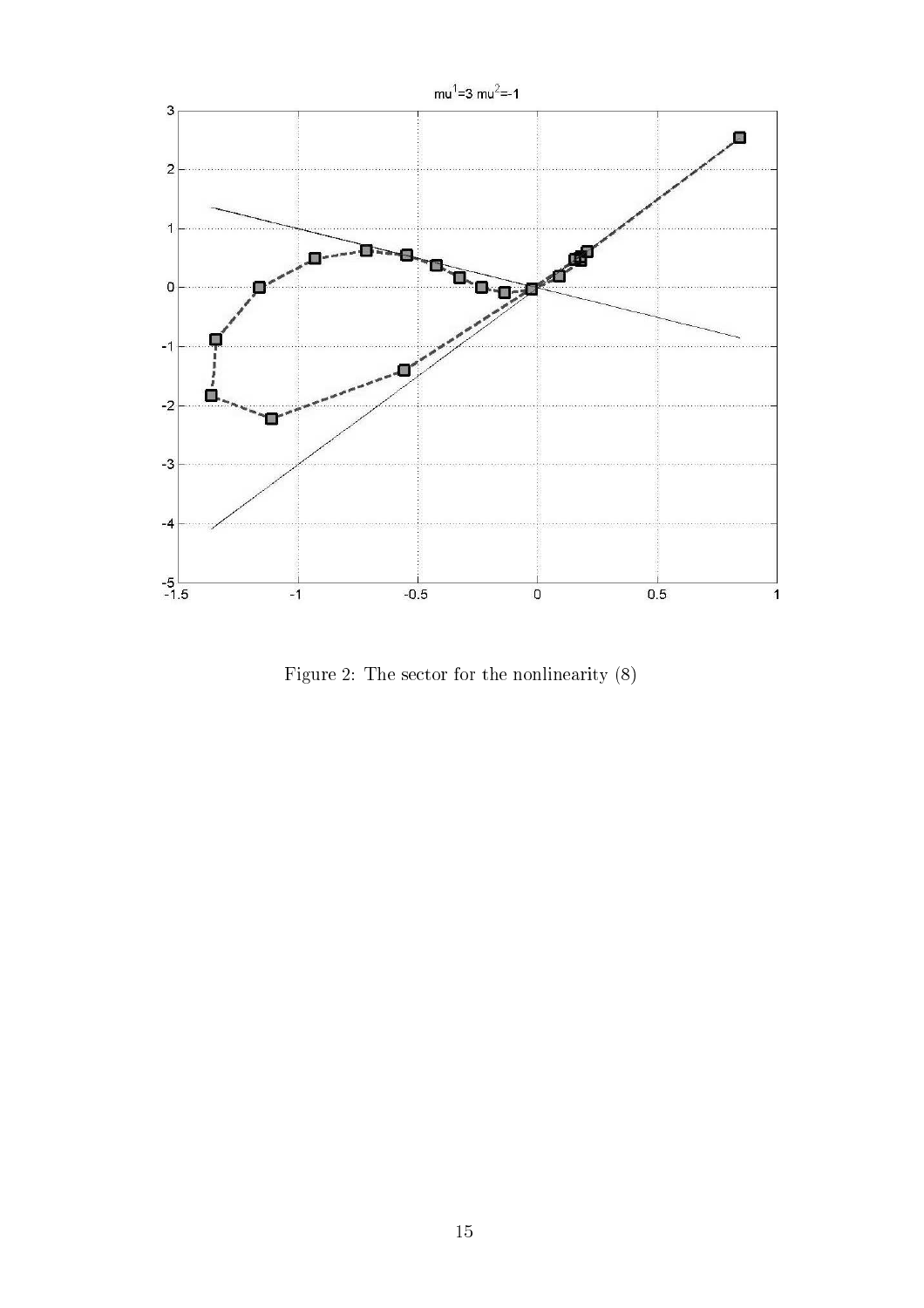

Figure 3: Solution omponent of (9) with initial ondition (14)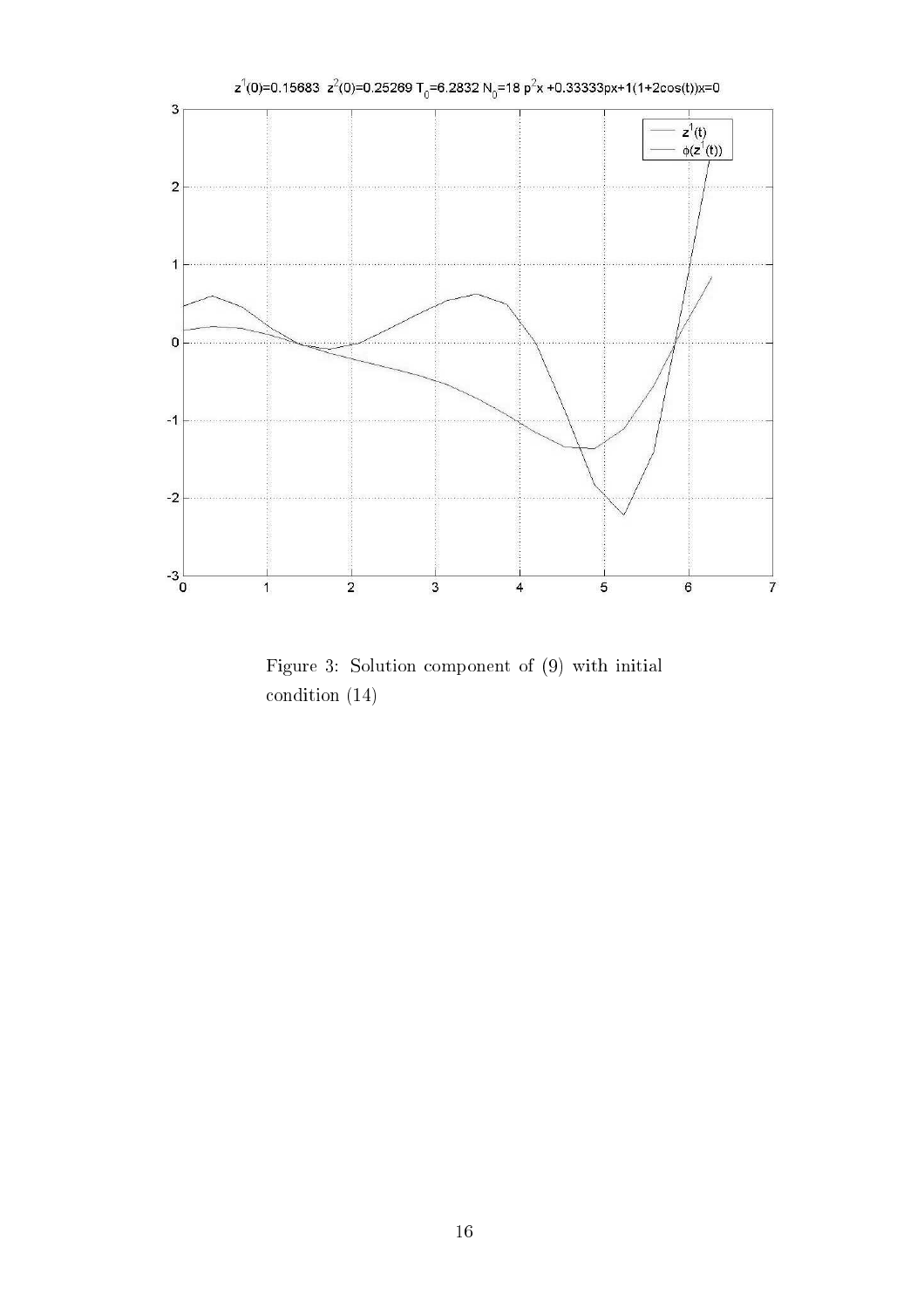#### Referen
es

- [1] Banks, H. T., Fabiano, R. H., and Y. Wang, *Inverse problem techniques for* beams with tip body and time hysteresis damping. Mat. Aplic. Comp.,  $8\,2$ , 101– 118 (1989).
- [2] Boichenko, V. A., Leonov, G. A., and V. Reitmann, Dimension Theory for Ordinary Differential Equations. Teubner, Stuttgart (2004).
- [3] Brusin, V. A., On a class of nonautonomous dynamical systems defined by nonlinear integral equations. Izv. Vyssh. Uchevn. Zaved., Radiofizika, 13 4, 491{500 (1970).
- [4] Brusin, V. A., Use of method of abstract differential equations in the study of Volterra integral equation. Sibirskii Mathematicheskii Zhurnal, 18, 1246–1258 (1977).
- [5] Cavaterra, C., An inverse problem for a viscoelastic Timoshenko beam model.  $ZAA$ , 17 1, 67-87 (1998).
- [6] Fomin, V. N., Fradkov, A. L., and V. A. Yakubovich, Adaptive Control of Dynamical Objects. Moscow, Nauka, (1981). (in Russian)
- $[7]$  Helton, J. W., *Systems with infinite-dimensional state space: the Hilbert space approach.* Proc. IEEE, **64**, 145-160 (1976).
- [8] Kalman, R.E., Arbib, M., and P. Falb, Topics in Mathematical Systems Theory. M
Graw-Hill, New York (1969).
- [9] Karagiozova, D. and N. Jones, *Strain-rate effects in the dynamic buckling of a* simple elastic-plastic model. J. Appl. Mechanics,  $64$ ,  $193 - 200$  (1997).
- [10] Kirkpatrick, S. W., Schroeder, M., and J. W. Simons, *Evaluation of passenger* rail vehichle crash worthiness. Intern. J. of Crashworthiness,  $6$  1,  $95-106$  (2001).
- [11] Lax, P.D. and R. S. Phillips, *Scattering theory for dissipative hyperbolic systems*. J. Funct. Anal., **14**, 172 – 235 (1973).